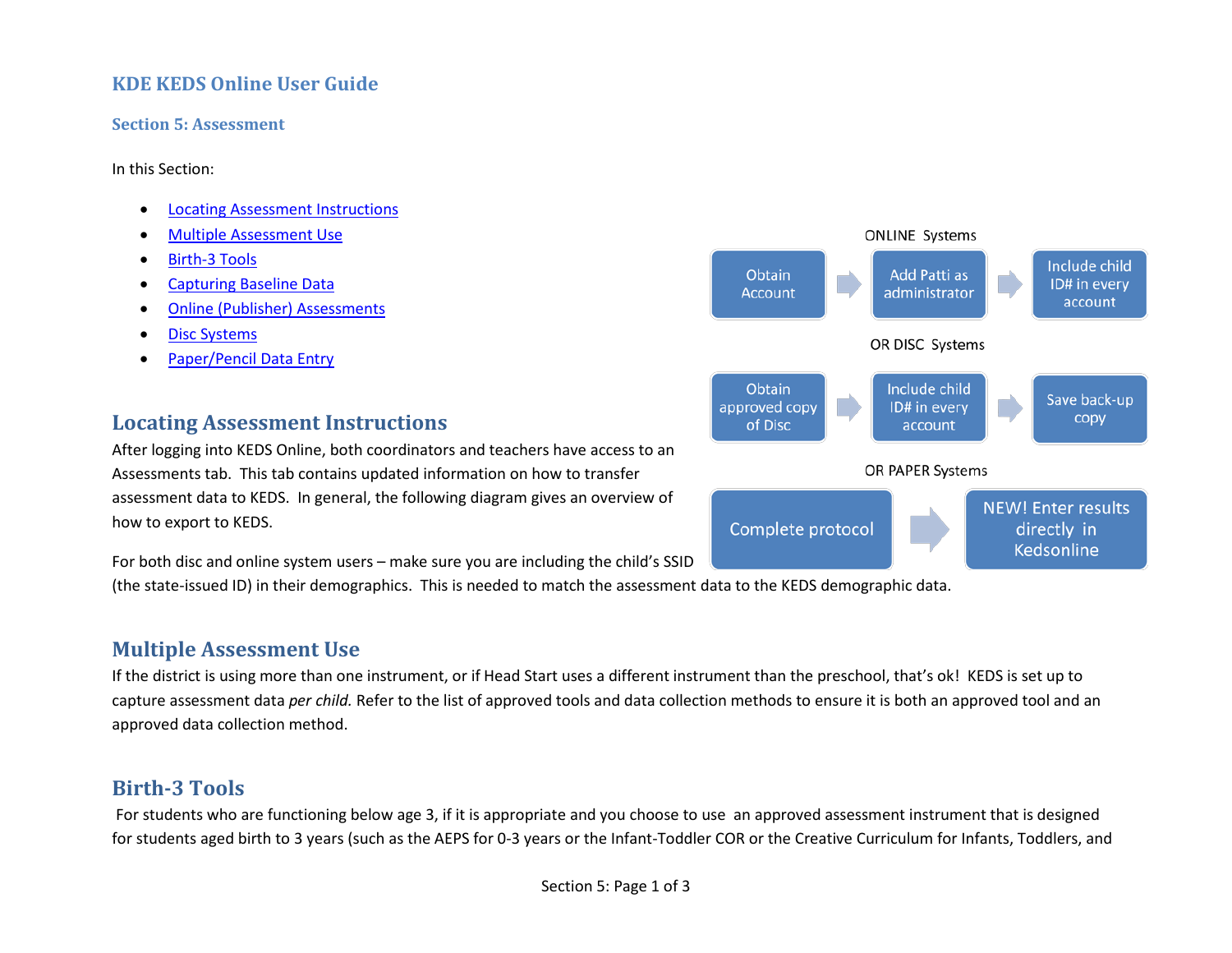### **KDE KEDS Online User Guide**

#### **Section 5: Assessment**

Twos), you must administer this instrument at least TWICE (e.g. fall and spring, OR spring and fall) before moving to a preschool level instrument, so that we can document progress on KY's standards for this student.

## <span id="page-1-0"></span>**Capturing Baseline Data**

It's important to remember that the **initial assessment of children should be completed between August and October 1**. This serves as baseline data so we can accurately measure growth of the children during their time in preschool. Your teachers are using their chosen continuous assessment instrument as selected from the Kentucky Early Childhood Continuous Assessment Guide [\(http://kidsnow.ky.gov\).](http://kidsnow.ky.gov/) The assessment information **(***collected* **by October 1)** for each of the children is *entered* according to an approved method **by November 15th**.

To encourage teachers to continue using the continuous assessment tools in the ways for which they were designed, it is important that teachers continue to take anecdotal records and observations for classroom planning purposes. *If children "bump up" to the next level* in their assessment after October 1 and before the November 15 KEDS data **collection** date, we recommend that teachers *place those observations under the next season/period/time 2* observations. As children continue to progress during the year as reflected in their assessment observations, teachers will continue to place observations under season/period 2 (or 3 if required by the district) so that the children's highest levels will be reflected in the end-of-year data reports. This practice will assure that observations included in the first time period are truly children's baseline, entry level data and that continuous assessment tools are being implemented for the purposes for which they were designed. For additional information or training concerning continuous assessment, please contact your Regional Training Center (RTC) staff.

# <span id="page-1-1"></span>**Online (Publisher) Assessments**

A majority of the online systems allow an additional administrator to be added to the account. Creating an administrator account for KEDS allows our staff to access the account and download the item-level assessment data via a district report.

When editing the child's record, select the Assessment used and the assessment method should be **Publisher's Online**. Examples are the [www.creativecurriculum.net](http://www.creativecurriculum.net/) and [www.onlinecor.com.](http://www.onlinecor.com/)

For a smooth export, please ensure the following:

1) Enter the child's SSID in the Identifier or Child ID field. Entering this number in the online assessment allows us to easily match the child's assessment data to their KEDS demographics.